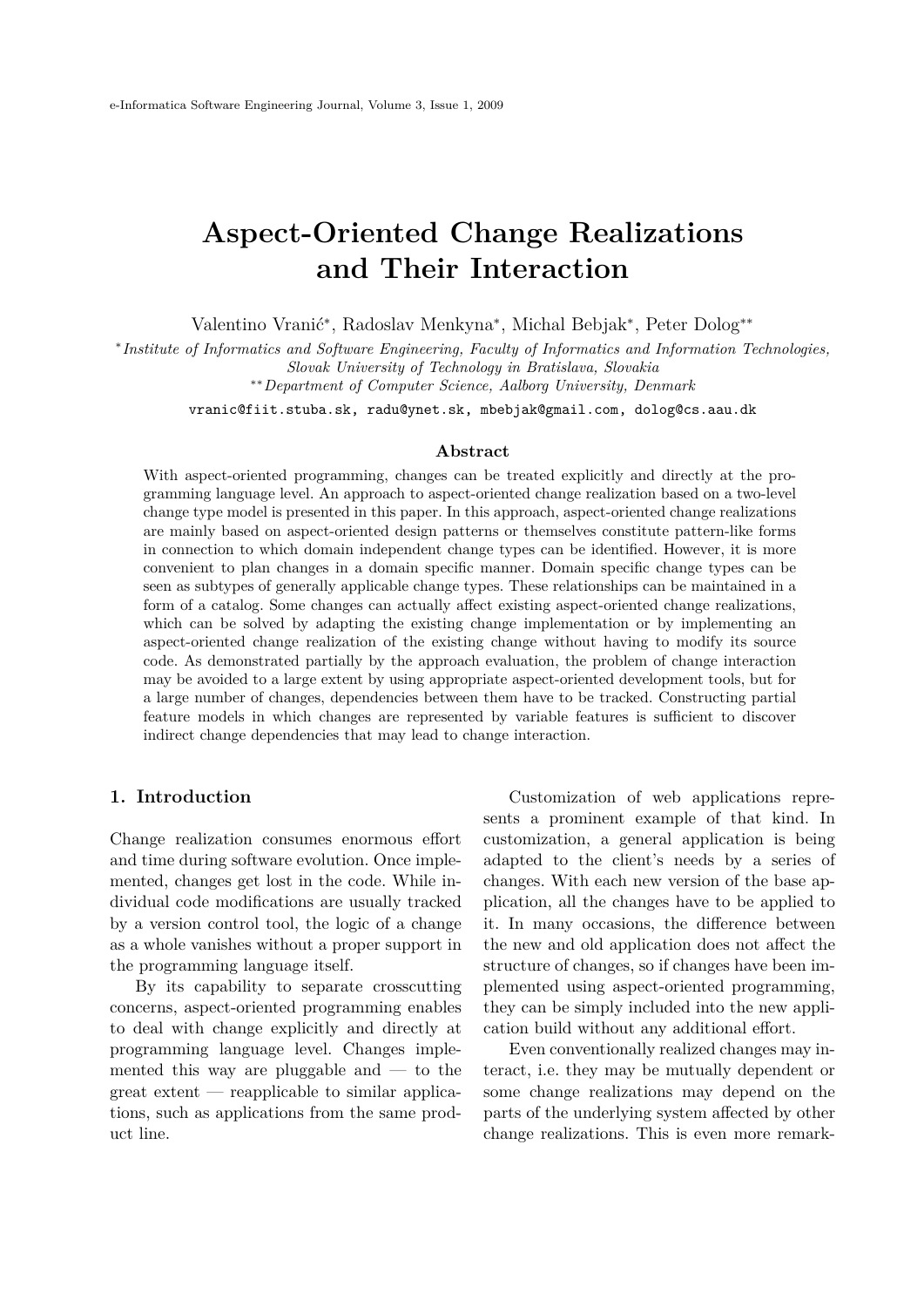able in aspect-oriented change realization due to pervasiveness of aspect-oriented programming as such.

We have already reported briefly our initial work in change realization using aspect-oriented programming  $[1]$ . In this paper<sup>1</sup>, we present our improved view of the approach to change realization based on a two-level change type model. Section 2 presents our approach to aspect-oriented change realization. Section 3 describes briefly the change types we have discovered so far in the web application domain. Section 4 discusses how to deal with a change of a change. Section 5 proposes a feature modeling based approach of dealing with change interaction. Section 6 describes the approach evaluation and outlooks for tool support. Section 7 discusses related work. Section 8 presents conclusions and directions of further work.

# **2. Changes as Crosscutting Requirements**

A change is initiated by a change request made by a user or some other stakeholder. Change requests are specified in domain notions similarly as initial requirements are. A change request tends to be focused, but it often consists of several different — though usually interrelated — requirements that specify actual changes to be realized. By decomposing a change request into individual changes and by abstracting the essence out of each such change while generalizing it at the same time, a change type applicable to a range of the applications that belong to the same domain can be defined.

We will present our approach by a series of examples on a common scenario<sup>2</sup>. Suppose a merchant who runs his online music shop purchases a general affiliate marketing software [11] to advertise at third party web sites denoted as affiliates. In a simplified schema of affiliate marketing, a customer visits an affiliate's site which refers him to the merchant's site. When he buys something from the merchant, the pro-

vision is given to the affiliate who referred the sale. A general affiliate marketing software enables to manage affiliates, track sales referred by these affiliates, and compute provisions for referred sales. It is also able to send notifications about new sales, signed up affiliates, etc.

The general affiliate marketing software has to be adapted (customized), which involves a series of changes. We will assume the affiliate marketing software is written in Java, so we can use AspectJ, the most popular aspect-oriented language, which is based on Java, to implement some of these changes.

In the AspectJ style of aspect-oriented programming, the crosscutting concerns are captured in units called aspects. Aspects may contain fields and methods much the same way the usual Java classes do, but what makes possible for them to affect other code are genuine aspect-oriented constructs, namely: *pointcuts*, which specify the places in the code to be affected, *advices*, which implement the additional behavior before, after, or instead of the captured *join point* (a well-defined place in the program execution) — most often method calls or executions — and *inter-type declarations*, which enable introduction of new members into types, as well as introduction of compilation warnings and errors.

#### **2.1. Domain Specific Changes**

One of the changes of the affiliate marketing software would be adding a backup SMTP server to ensure delivery of the notifications to users. Each time the affiliate marketing software needs to send a notification, it creates an instance of the SMTPServer class which handles the connection to the SMTP server.

An SMTP server is a kind of a resource that needs to be backed up, so in general, the type of the change we are talking about could be denoted as *Introducing Resource Backup*. This change type is still expressed in a domain specific way. We can clearly identify a crosscutting concern of maintaining a backup resource that

 $\frac{1}{1}$  This paper represents an extended version of our paper presented at CEE-SET 2008 [28].

<sup>2</sup> This is an adapted scenario published in our earlier work [1].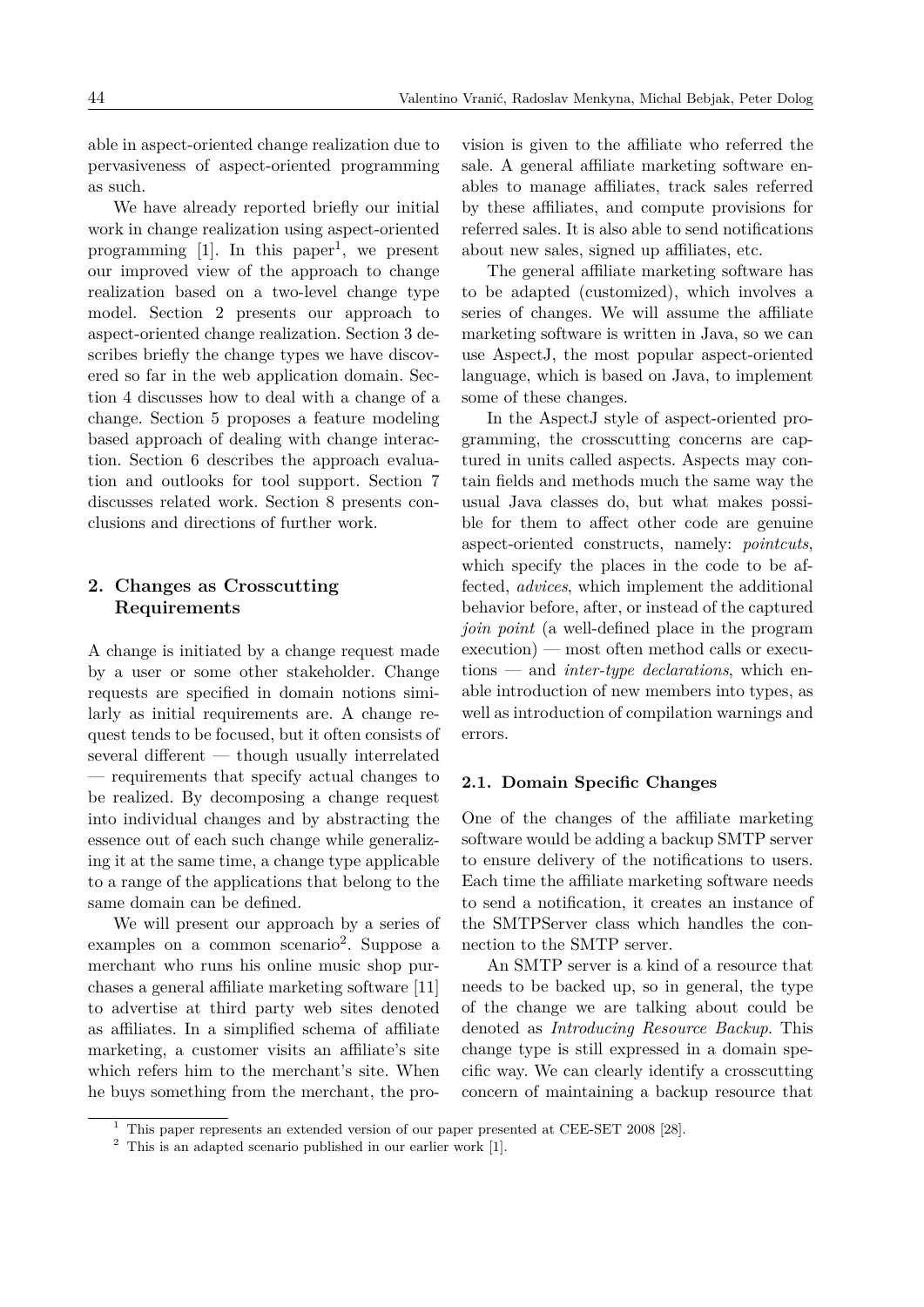has to be activated if the original one fails and implement this change in a single aspect without modifying the original code:

**public class** SMTPServerM **extends** SMTPServer { ...

}

```
...
public aspect SMTPServerBackupA {
 public pointcut SMTPServerConstructor(URL url,
                                String user,
                                String password):
   call(SMTPServer.new (..)) && args(url, user,
                                password);
 SMTPServer around(URL url, String user,
                                String password):
   SMTPServerConstructor(url, user, password)
  {
   return getSMTPServerBackup(proceed(url, user,
                                password));
  }
 private SMTPServer
 getSMTPServerBackup(SMTPServer obj)
  {
   if (obj.isConnected()) {
     return obj;
   } else {
     return new SMTPServerM(obj.getUrl(),
                                obj.getUser(),
                                obj.getPassword());
   }
 }
}
```
The **around**() advice captures constructor calls of the SMTPServer class and their arguments. This kind of advice takes complete control over the captured join point and its return clause, which is used in this example to control the type of the SMTP server being returned. The policy is implemented in the getSMTPServerBackup() method: if the original SMTP server can't be connected to, a backup SMTP server class SMTPServerM instance is created and returned.

We can also have another aspect — say SMTPServerBackupB — intended for another application configuration that would implement a different backup policy or simply instantiate a different backup SMTP server.

#### **2.2. Generally Applicable Changes**

Looking at this code and leaving aside SMTP servers and resources altogether, we notice that it actually performs a class exchange. This idea can be generalized and domain details abstracted out of it bringing us to the *Class Exchange* change type [1] which is based on the Cuckoo's Egg aspect-oriented design pattern [20]:

**public class** AnotherClass **extends** MyClass {

```
...
}
...
public aspect MyClassSwapper {
 public pointcut myConstructors():
    call(MyClass.new ());
 Object around(): myConstructors()
  {
   return new AnotherClass();
  }
}
```
## **2.3. Applying a Change Type**

It would be beneficial if the developer could get a hint on using the Cuckoo's Egg pattern based on the information that a resource backup had to be introduced. This could be achieved by maintaining a catalog of changes in which each domain specific change type would be defined as a specialization of one or more generally applicable changes.

When determining a change type to be applied, a developer chooses a particular change request, identifies individual changes in it, and determines their type. Figure 1 shows an example situation. Domain specific changes of the D1 and D2 type have been identified in the Change Request 1. From the previously identified and cataloged relationships between change types we would know their generally applicable change types are G1 and G2.

A generally applicable change type can be a kind of an aspect-oriented design pattern (consider G2 and AO Pattern 2). A domain specific change realization can also be complemented by an aspect-oriented design pattern (or several ones), which is expressed by an association between them (consider D1 and AO Pattern 1).

Each generally applicable change has a known domain independent code scheme (G2's code scheme is omitted from the figure). This code scheme has to be adapted to the context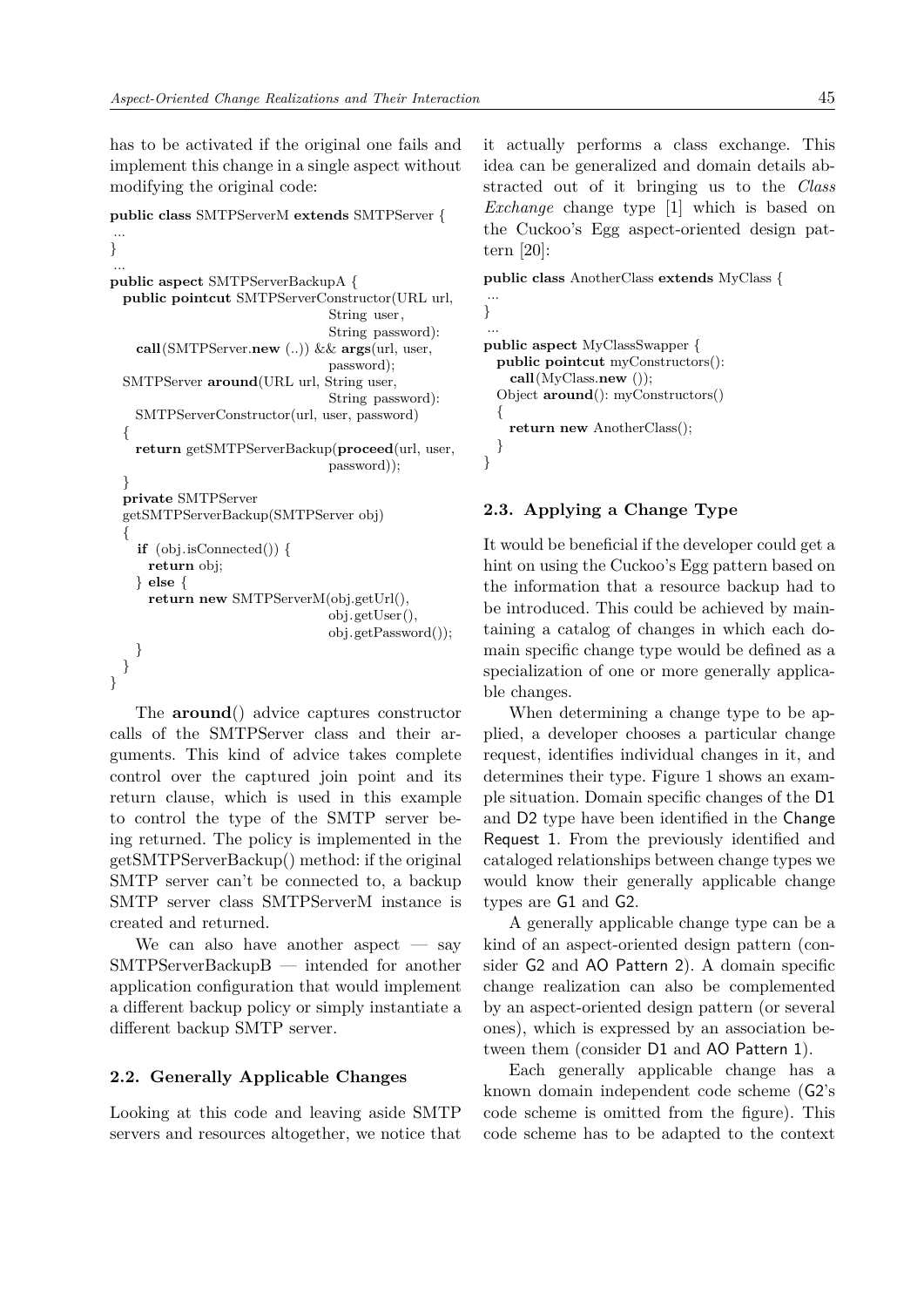

Figure 1. Generally applicable and domain specific changes

of a particular domain specific change, which may be seen as a kind of refinement (consider D1 Code and D2 Code).

# **3. Catalog of Changes**

To support the process of change selection, the catalog of changes is needed in which the generalization–specialization relationships between change types would be explicitly established. The following list sums up these relationships between change types we have identified in the web application domain (the domain specific change type is introduced first):

- One Way Integration: Performing Action After Event,
- Two Way Integration: Performing Action After Event,
- Adding Column to Grid: Performing Action After Event,
- Removing Column from Grid: Method Substitution,
- Altering Column Presentation in Grid: Method Substitution,
- Adding Fields to Form: Enumeration Modification with Additional Return Value Checking/Modification,
- Removing Fields from Form: Additional Return Value Checking/Modification,
- Introducing Additional Constraint on Fields: Additional Parameter Checking or Performing Action After Event,
- Introducing User Rights Management: Border Control with Method Substitution,
- User Interface Restriction: Additional Return Value Checking/Modifications,

– Introducing Resource Backup: Class Exchange.

We have already described Introducing Resource Backup and the corresponding generally applicable change, Class Exchange. Here, we will briefly describe the rest of the domain specific change types we identified in the web application domain along with the corresponding generally applicable changes. The generally applicable change types are described where they are first mentioned to make sequential reading of this section easier. In a real catalog of changes, each change type would be described separately.

#### **3.1. Integration Changes**

Web applications often have to be integrated with other systems. Suppose that in our example the merchant wants to integrate the affiliate marketing software with the third party newsletter which he uses. Every affiliate should be a member of the newsletter. When an affiliate signs up to the affiliate marketing software, he should be signed up to the newsletter, too. Upon deleting his account, the affiliate should be removed from the newsletter, too.

This is a typical example of the *One Way Integration* change type [1]. Its essence is the one way notification: the integrating application notifies the integrated application of relevant events. In our case, such events are the affiliate sign-up and affiliate account deletion.

Such integration corresponds to the *Performing Action After Event* change type [1]. Since events are actually represented by methods, the desired action can be implemented in an after advice: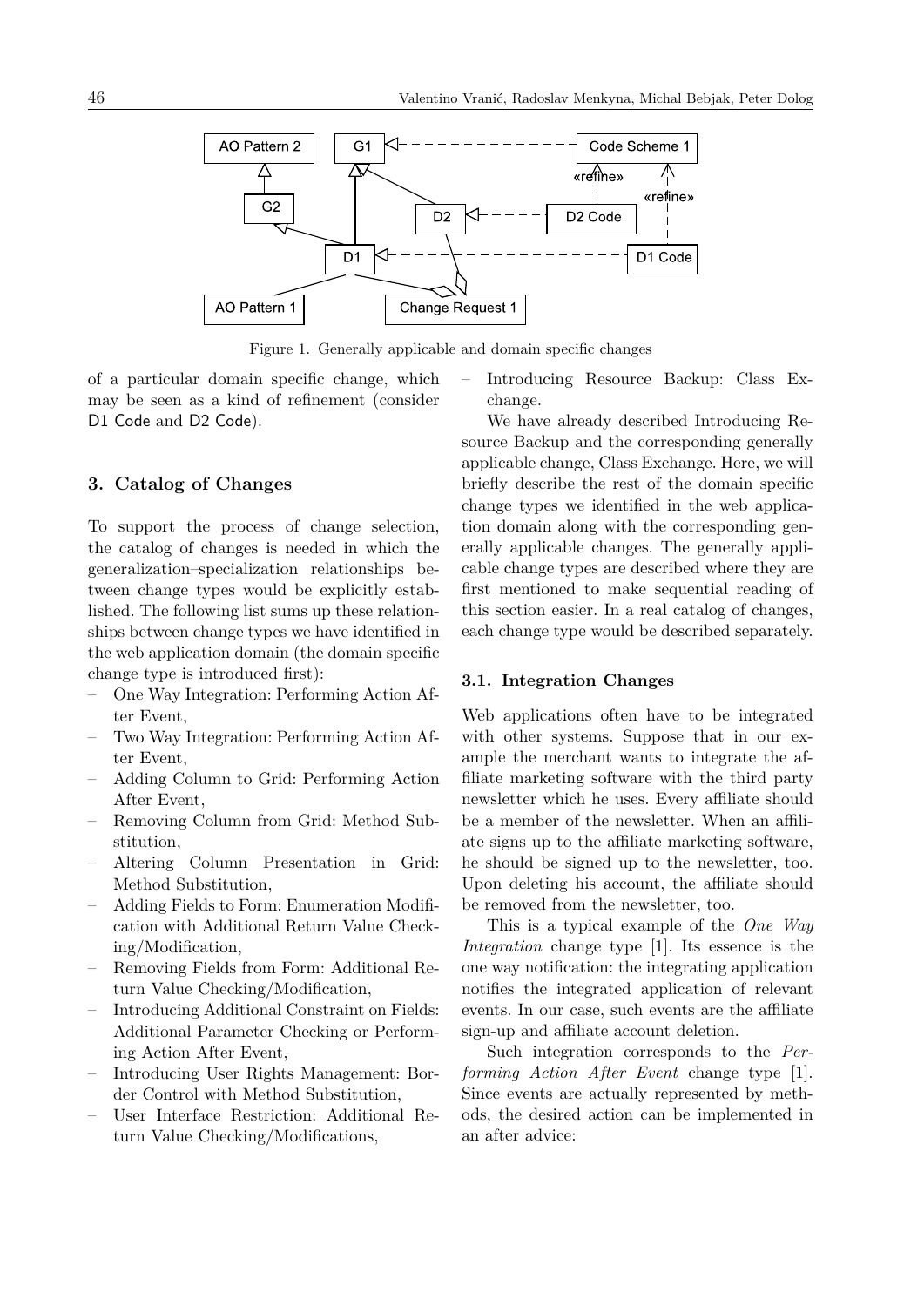```
public aspect PerformActionAfterEvent {
 pointcut methodCalls(TargetClass t, int a ):...;
 after( /∗ captured arguments ∗/):
          methodCalls( /∗ captured arguments ∗/)
  {
          performAction( /∗ captured arguments ∗/);
 }
 private void performAction( /∗ arguments ∗/)
  {
    /∗ action logic ∗/
 }
}
```
The after advice executes after the captured method calls. The actual action is implemented as the performAction() method called by the advice.

To implement the one way integration, in the after advice we will make a post to the newsletter sign-up/sign-out script and pass it the e-mail address and name of the newly signed-up or deleted affiliate. We can seamlessly combine multiple one way integrations to integrate with several systems.

The *Two Way Integration* change type can be seen as a double One Way Integration. A typical example of such a change is data synchronization (e.g., synchronization of user accounts) across multiple systems. When a user changes his profile in one of the systems, these changes should be visible in all of them. In our example, introducing a forum for affiliates with synchronized user accounts for affiliate convenience would represent a Two Way Integration.

## **3.2. Introducing User Rights Management**

In our affiliate marketing application, the marketing is managed by several co-workers with different roles. Therefore, its database has to be updated from an administrator account with limited permissions. A restricted administrator should not be able to decline or delete affiliates, nor modify the advertising campaigns and banners that have been integrated with the web sites of affiliates. This is an instance of the *Introducing User Rights Management* change type.

Suppose all the methods for managing campaigns and banners are located in the campaigns and banners packages. The calls to these methods can be viewed as a region prohibited to the restricted administrator. The Border Control design pattern [20] enables to partition an application into a series of regions implemented as pointcuts that can later be operated on by advices [1]:

**pointcut** prohibitedRegion(): (**within**(application.Proxy) && **call**(**void** *∗*. *∗* (..)))  $(\textbf{within}(application.campingins. +))$ && **call**(**void** *∗*. *∗* (..)))  $\textbf{within}(\text{application.banners. }+)$ || **call**(**void** Affiliate . decline (..)) || **call**(**void** Affiliate . delete (..));

What we actually need is to substitute the calls to the methods in the region with our own code that will let the original methods execute only if the current user has sufficient rights. This can be achieved by applying the *Method Substitution* change type which is based on an around advice that enables to change or completely disable the execution of methods. The following pointcut captures all method calls of the method called method() belonging to the TargetClass class:

**pointcut** allmethodCalls(TargetClass t, **int** a): **call**(ReturnType TargetClass.method(..)) && **target**(t) && **args**(a);

Note that we capture method calls, not executions, which gives us the flexibility in constraining the method substitution logic by the context of the method call. The **call**() pointcut captures all the calls of TargetClass.method(), the **target**() pointcut is used to capture the reference to the target object, and the method arguments (if we need them) are captured by an **args**() pointcut. In the example code, we assume method() has one integer argument and capture it with this pointcut.

The following example captures the method() calls made within the control flow of any of the CallingClass methods:

**pointcut** specificmethodCalls(TargetClass t, **int** a): **call**(ReturnType TargetClass.method(a)) && **target**(t) && **args**(a) && **cflow**(**call**(*∗* CallingClass .*∗*(..)));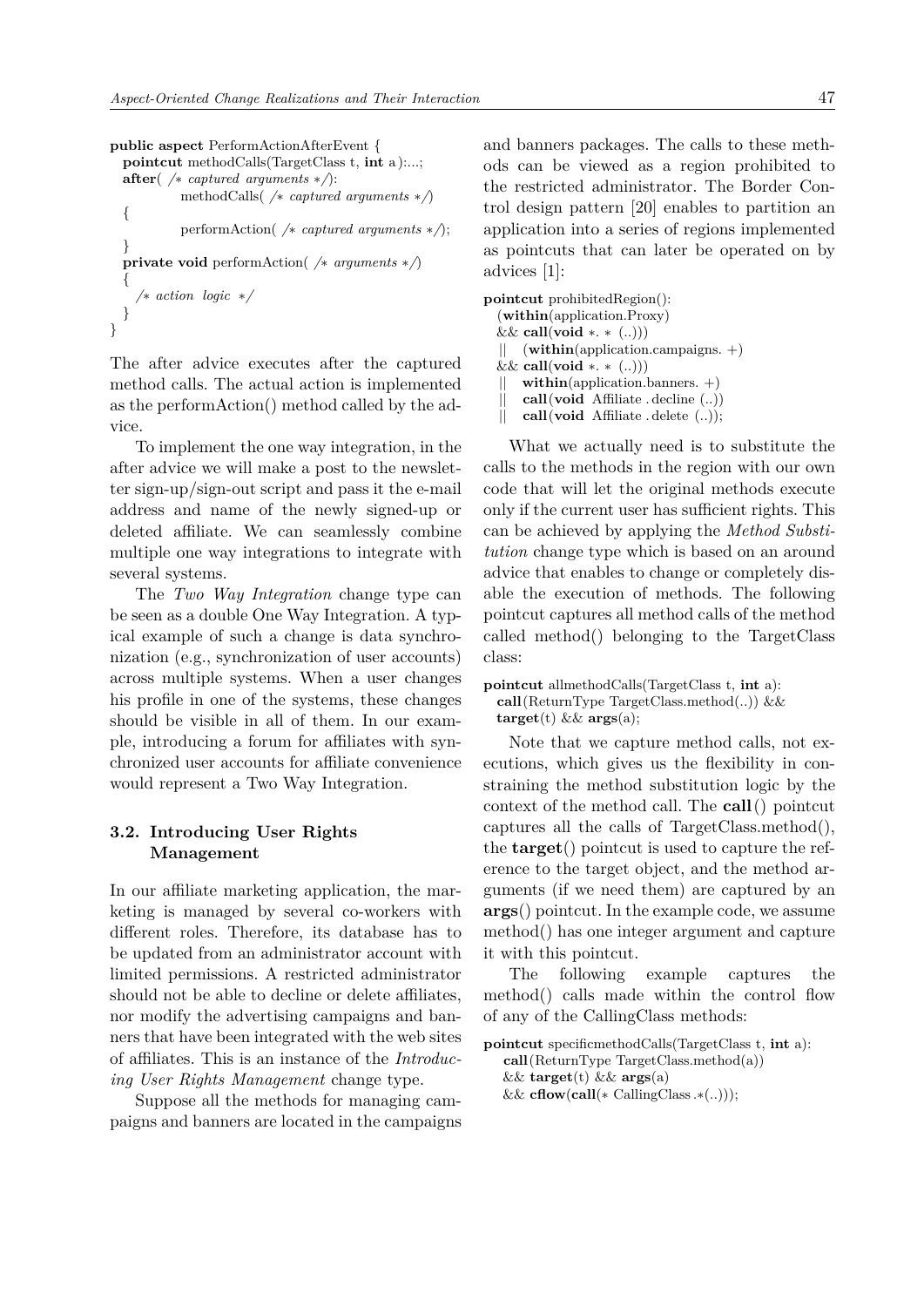This embraces the calls made directly in these methods, but also any of the method() calls made further in the methods called directly or indirectly by the CallingClass methods.

By making an around advice on the specified method call capturing pointcut, we can create a new logic of the method to be substituted:

**public aspect** MethodSubstition {

```
pointcut methodCalls(TargetClass t, int a): . . .;
   ReturnType around(TargetClass t, int a):
                                 methodCalls(t, a) {
      if (. . .) {
         ...} // the new method logic
      else
        proceed(t, a);
   }
}
```
#### **3.3. User Interface Restriction**

It is quite annoying when a user sees, but can't access some options due to user rights restrictions. This requires a *User Interface Restriction* change type to be applied. We have created a similar situation in our example by a previous change implementation that introduced the restricted administrator (see Sect. 3.2). Since the restricted administrator can't access advertising campaigns and banners, he shouldn't see them in menu either.

Menu items are retrieved by a method and all we have to do to remove the banners and campaigns items is to modify the return value of this method. This may be achieved by applying a *Additional Return Value Checking/Modification* change which checks or modifies a method return value using an around advice:

```
public aspect AdditionalReturnValueProcessing {
   pointcut methodCalls(TargetClass t, int a): . . .;
   private ReturnType retValue;
   ReturnType around():
              methodCalls(/∗ captured arguments ∗/) {
       retValue = <b>procedure</b>(/* captured arguments */processOutput(/∗ captured arguments ∗/);
       return retValue;
   }
   private void processOutput(/∗ arguments ∗/) {
      // processing logic
   }
}
```
In the around advice, we assign the original return value to the private attribute of the aspect. Afterwards, this value is processed by the processOutput() method and the result is returned by the around advice.

## **3.4. Grid Display Changes**

It is often necessary to modify the way data are displayed or inserted. In web applications, data are often displayed in grids, and data input is usually realized via forms. Grids usually display the content of a database table or collation of data from multiple tables directly. Typical changes required on grid are adding columns, removing them, and modifying their presentation. A grid that is going to be modified must be implemented either as some kind of a reusable component or generated by row and cell processing methods. If the grid is hard coded for a specific view, it is difficult or even impossible to modify it using aspect-oriented techniques.

If the grid is implemented as a data driven component, we just have to modify the data passed to the grid. This corresponds to the Additional Return Value Checking/Modification change (see Sect. 3.3). If the grid is not a data driven component, it has to be provided at least with the methods for processing rows and cells.

*Adding Column to Grid* can be performed *after an event* of displaying the existing columns of the grid which brings us to the Performing Action After Event change type (see Sect. 3.1). Note that the database has to reflect the change, too. *Removing Column from Grid* requires a conditional execution of the method that displays cells, which may be realized as a Method Substitution change (see Sect. 3.2).

Alterations of a grid are often necessary due to software localization. For example, in Japan and Hungary, in contrast to most other countries, the surname is placed before the given names. The *Altering Column Presentation in Grid* change type requires preprocessing of all the data to be displayed in a grid before actually displaying them. This may be easily achieved by modifying the way the grid cells are rendered,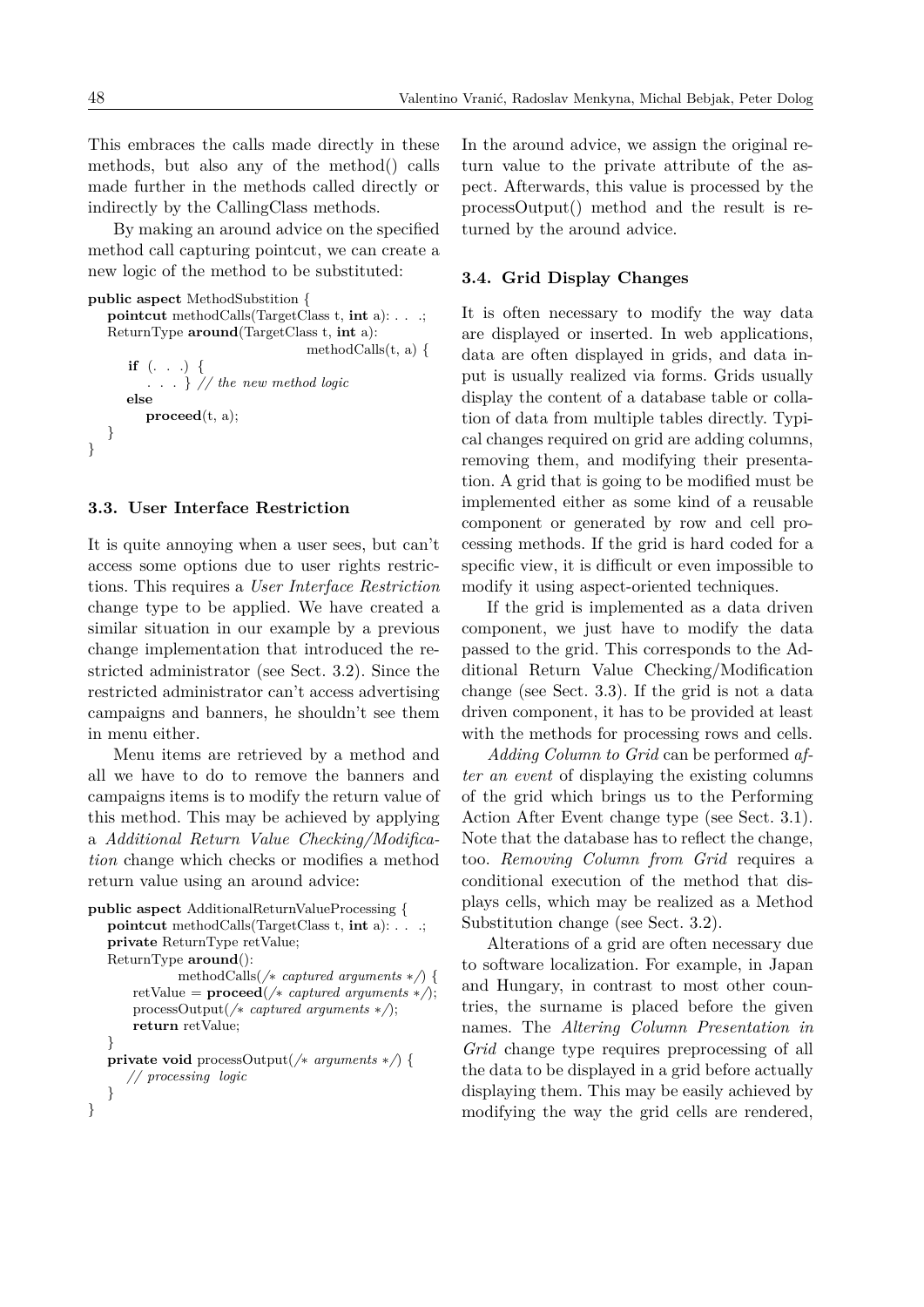which may be implemented again as a Method Substitution (see Sect. 3.2):

```
public aspect ChangeUserNameDisplay {
  pointcut displayCellCalls(String name, String value):
      call(void UserTable.displayCell (..)) ||
                     args(name, value);
   around(String name, String value):
                      displayCellCalls (name, value) {
      \mathbf{if} (name =="<the name of the column to be modified>") {
         ... // display the modified column
      } else {
        proceed(name, value);
      }
  }
}
```
## **3.5. Input Form Changes**

Similarly to tables, forms are often subject to modifications. Users often want to add or remove fields from forms or pose additional constraints on their input fields. Note that to be possible to modify forms using aspect-oriented programming they may not be hard coded in HTML, but generated by a method. Typically they are generated from a list of fields implemented by an enumeration.

Going back to our example, assume that the merchant wants to know the genre of the music which is promoted by his affiliates. We need to add the genre field to the generic affiliate sign-up form and his profile form to acquire the information about the genre to be promoted at different affiliate web sites. This is a change of the *Adding Fields to Form* type. To display the required information, we need to modify the affiliate table of the merchant panel to display genre in a new column. This can be realized by applying the Enumeration Modification change type to add the genre field along with already mentioned Additional Return Value Checking/Modification in order to modify the list of fields being returned (see Sect. 3.3).

The realization of the *Enumeration Modification* change type depends on the enumeration type implementation. Enumeration types are often represented as classes with a static field for each enumeration value. A single enumeration value type is represented as a class with a field that holds the actual (usually integer) value and its name. We add a new enumeration value by introducing the corresponding static field:

```
public aspect NewEnumType {
  public static EnumValueType
                        EnumType.NEWVALUE =new EnumValueType(10, \textdegree <new value name>\textdegree);
}
```
The fields in a form are generated according to the enumeration values. The list of enumeration values is typically accessible via a method provided by it. This method has to be addressed by an Additional Return Value Checking/Modification change.

For *Removing Fields from Form*, an Additional Return Value Checking/Modification change is sufficient. Actually, the enumeration value would still be included in the enumeration, but this would not affect the form generation.

If we want to introduce additional validations on form input fields in an application without a built-in validation, which constitutes an *Introducing Additional Constraint on Fields* change, an *Additional Parameter Checking* change can be applied to methods that process values submitted by the form. This change enables to introduce an additional validation or constraint on method arguments. For this, we have to specify a pointcut that will capture all the calls of the affected methods along with their context similarly as in Sect. 3.2. Their arguments will be checked by the check() method called from within an around advice which will throw WrongParamsException if they are not correct:

```
public aspect AdditionalParameterChecking {
  pointcut methodCalls(TargetClass t, int a): . . .;
  ReturnType around(/∗ arguments ∗/) throws
                           WrongParamsException:
     methodCalls(/∗ arguments ∗/) {
     check(/∗ arguments ∗/);
     return proceed(/∗ arguments ∗/);
   }
  void check(/∗ arguments ∗/) throws
                           WrongParamsException {
      if (\text{arg1} := \text{defired value})throw new WrongParamsException();
  }
```
Adding a new validator to an application that already has a built-in validation is realized

}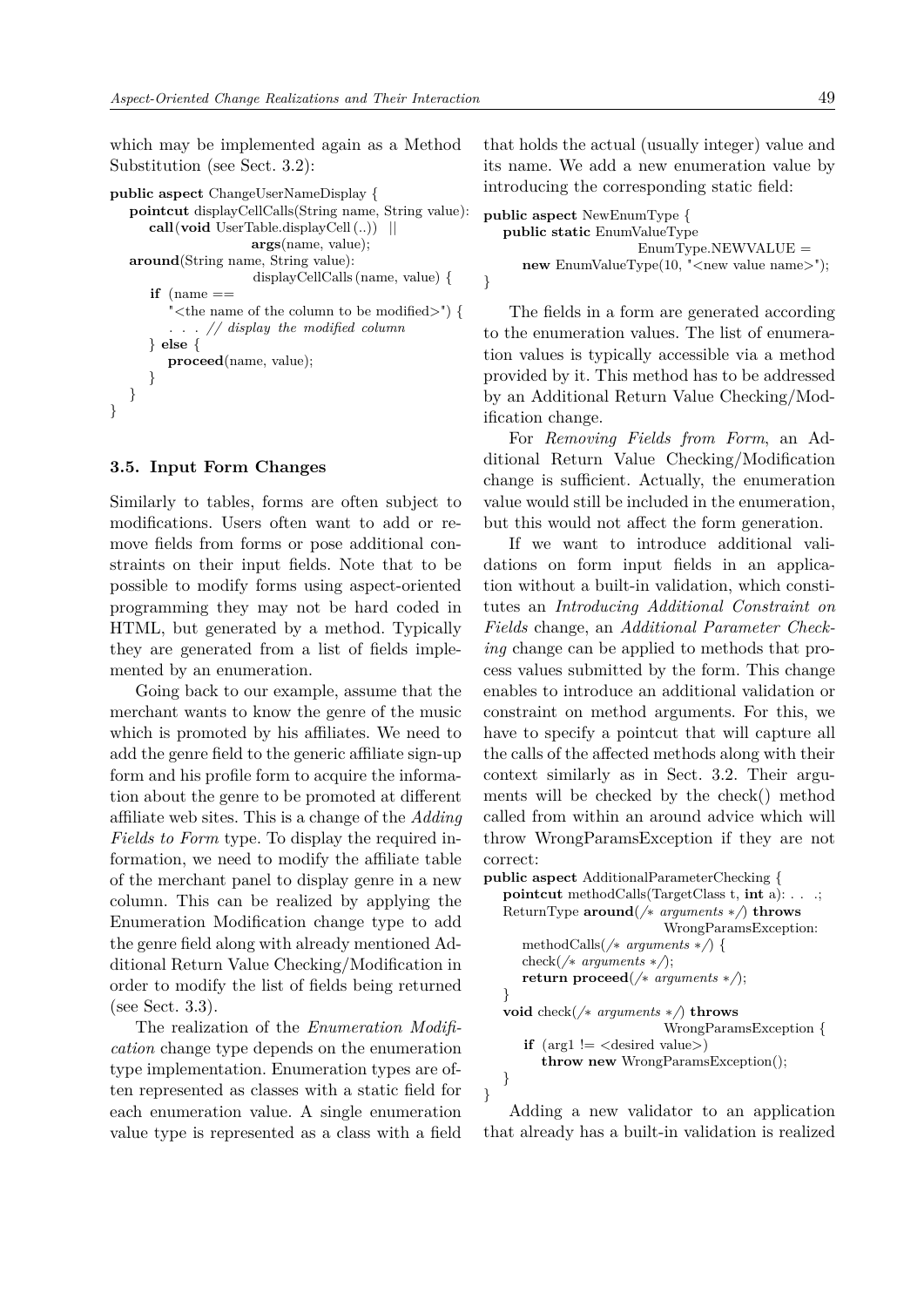by simply including it in the list of validators. This can be done by implementing the Performing Action After Event change (see Sect. 3.1), which would add the validator to the list of validators after the list initialization.

## **4. Changing a Change**

Sooner or later there will be a need for a change whose realization will affect some of the already applied changes. There are two possibilities to deal with this situation: a new change can be implemented separately using aspect-oriented programming or the affected change source code could be modified directly. Either way, the changes remain separate from the rest of the application.

The possibility to implement a change of a change using aspect-oriented programming and without modifying the original change is given by the aspect-oriented programming language capabilities. Consider, for example, advices in AspectJ. They are unnamed, so can't be referred to directly. The primitive pointcut **adviceexecution**(), which captures execution of all advices, can be restricted by the **within**() pointcut to a given aspect, but if an aspect contains several advices, advices have to be annotated and accessed by the **@annotation**() pointcut, which was impossible in AspectJ versions that existed before Java was extended with annotations.

An interesting consequence of aspect-oriented change realization is the separation of crosscutting concerns in the application which improves its modularity (and thus makes easier further changes) and may be seen as a kind of aspect-oriented refactoring. For example, in our affiliate marketing application, the integration with a newsletter — identified as a kind of One Way Integration  $-$  actually was a separation of integration connection, which may be seen as a concern of its own. Even if these once separated concerns are further maintained by direct source code modification, the important thing is that they remain separate from the rest of the application. Implementing a change

of a change using aspect-oriented programming and without modifying the original change is interesting mainly if it leads to separation of another crosscutting concern.

# **5. Capturing Change Interaction by Feature Models**

Some change realizations can *interact*: they may be mutually dependent or some change realizations may depend on the parts of the underlying system affected by other change realizations. With increasing number of changes, change interaction can easily escalate into a serious problem: serious as *feature* interaction.

Change realizations in the sense of the approach presented so far actually resemble features as coherent pieces of functionality. Moreover, they are virtually pluggable and as such represent *variable* features. This brings us to feature modeling as an appropriate technique for managing variability in software development including variability among changes. This section will show how to model aspect-oriented changes using feature modeling.

#### **5.1. Representing Change Realizations**

There are several feature modeling notations [26] of which we will stick to a widely accepted and simple Czarnecki–Eisenecker basic notation [5]. Further in this section, we will show how feature modeling can be used to manage change interaction with elements of the notation explained as needed.

Aspect-oriented change realizations can be perceived as variable features that extend an existing system. Fig. 2 shows the change realizations from our affiliate marketing scenario a feature diagram. A feature diagram is commonly represented as a tree whose root represents a concept being modeled. Our concept is our affiliate marketing software. All the changes are modeled as optional features (marked by an empty circle ended edges) that can but do not have to be included in a feature configuration – known also as concept instance — for it to be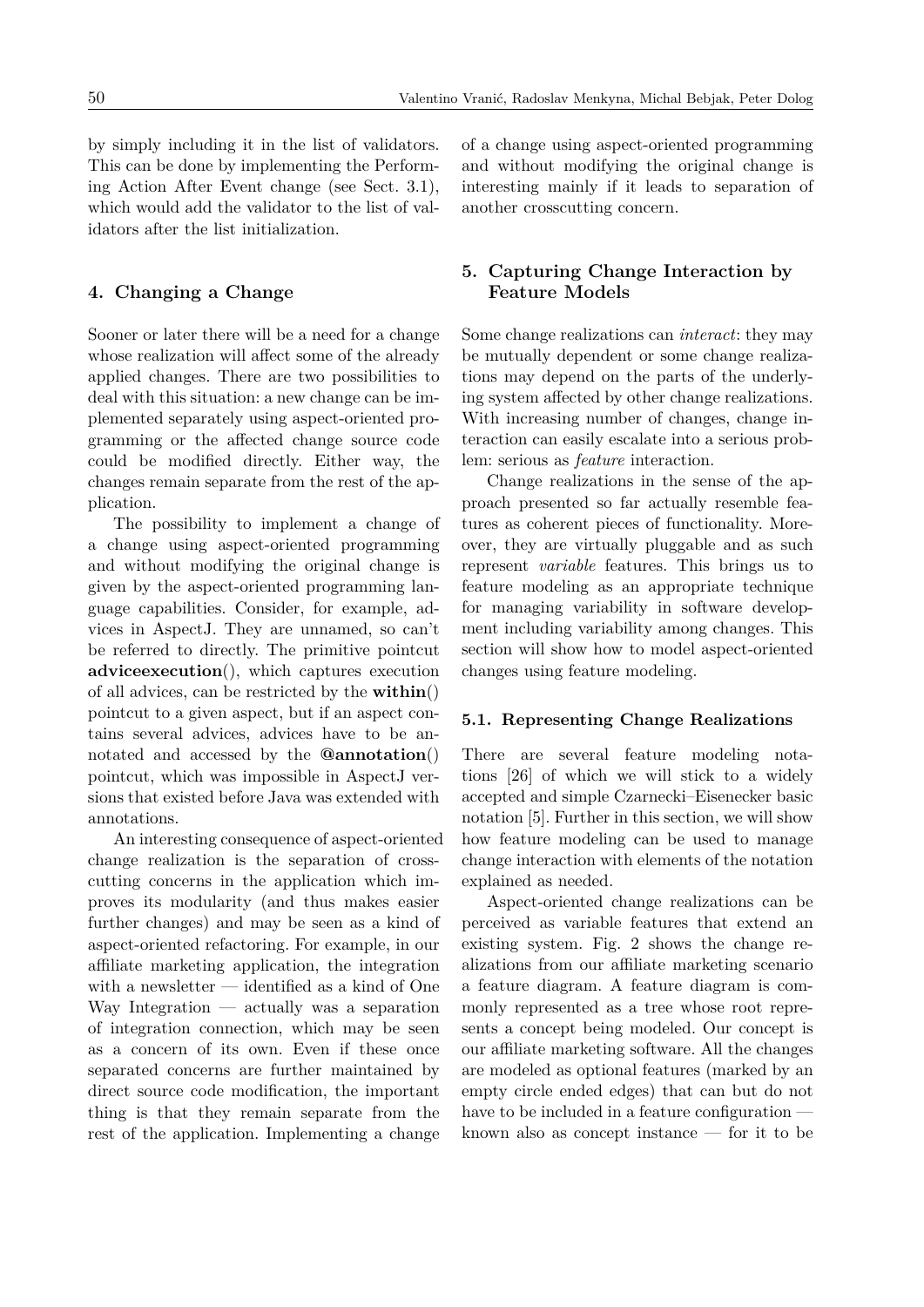

Figure 2. Affiliate marketing software change realizations in a feature diagram

valid. Recall adding a backup SMTP server discussed in Sect. 2.1. We considered a possibility of having another realization of this change, but we don't want both realizations simultaneously. In the feature diagram, this is expressed by alternative features (marked by an arc), so no Affiliate Marketing instance will contain both SMTP Server Backup A and SMTP Server Backup B.

A change realization can be meaningful only in the context of another change realization. In other words, such a change realization requires the other change realization. In our scenario, hiding options unavailable to a restricted administrator makes sense only if we introduced a restricted administrator account (see Sect. 3.3 and 3.2). Thus, the Hide Options Unavailable to Restricted Administrator feature is a subfeature of the Restricted Administrator Account feature. For a subfeature to be included in a concept instance its parent feature must be included, too.

## **5.2. Identifying Direct Change Interactions**

Direct change interactions can be identified in a feature diagram with change realizations modeled as features of the affected software concept. Each dependency among features represents a potential change interaction. A direct change interaction may occur among alternative features or a feature and its subfeatures: such changes may affect the common join points. In our affiliate marketing scenario, alternative SMTP backup server change realizations are an example of such changes. Determining whether changes really interact requires analysis of dependant feature semantics with respect to the implementation of the software being changed. This is beyond feature modeling capabilities.

Indirect feature dependencies may also represent potential change interactions. Additional dependencies among changes can be discovered by exploring the software to which the changes are introduced. For this, it is necessary to have a feature model of the software itself, which is seldom the case. Constructing a complete feature model can be too costly with respect to expected benefits for change interaction identification. However, only a part of the feature model that actually contains edges that connect the features under consideration is needed in order to reveal indirect dependencies among them.

#### **5.3. Partial Feature Model Construction**

The process of constructing partial feature model is based on the feature model in which aspect-oriented change realizations are represented by variable features that extend an existing system represented as a concept (see Sect. 5.1).

The concept node in this case is an abstract representation of the underlying software system. Potential dependencies of the change realizations are hidden inside of it. In order to reveal them, we must factor out concrete features from the concept. Starting at the features that represent change realizations (leaves) we proceed bottom up trying to identify their parent features until related changes are not grouped in common subtrees. Figure 3 depicts this process.

The process will be demonstrated on Yon-Ban, a student project management system de-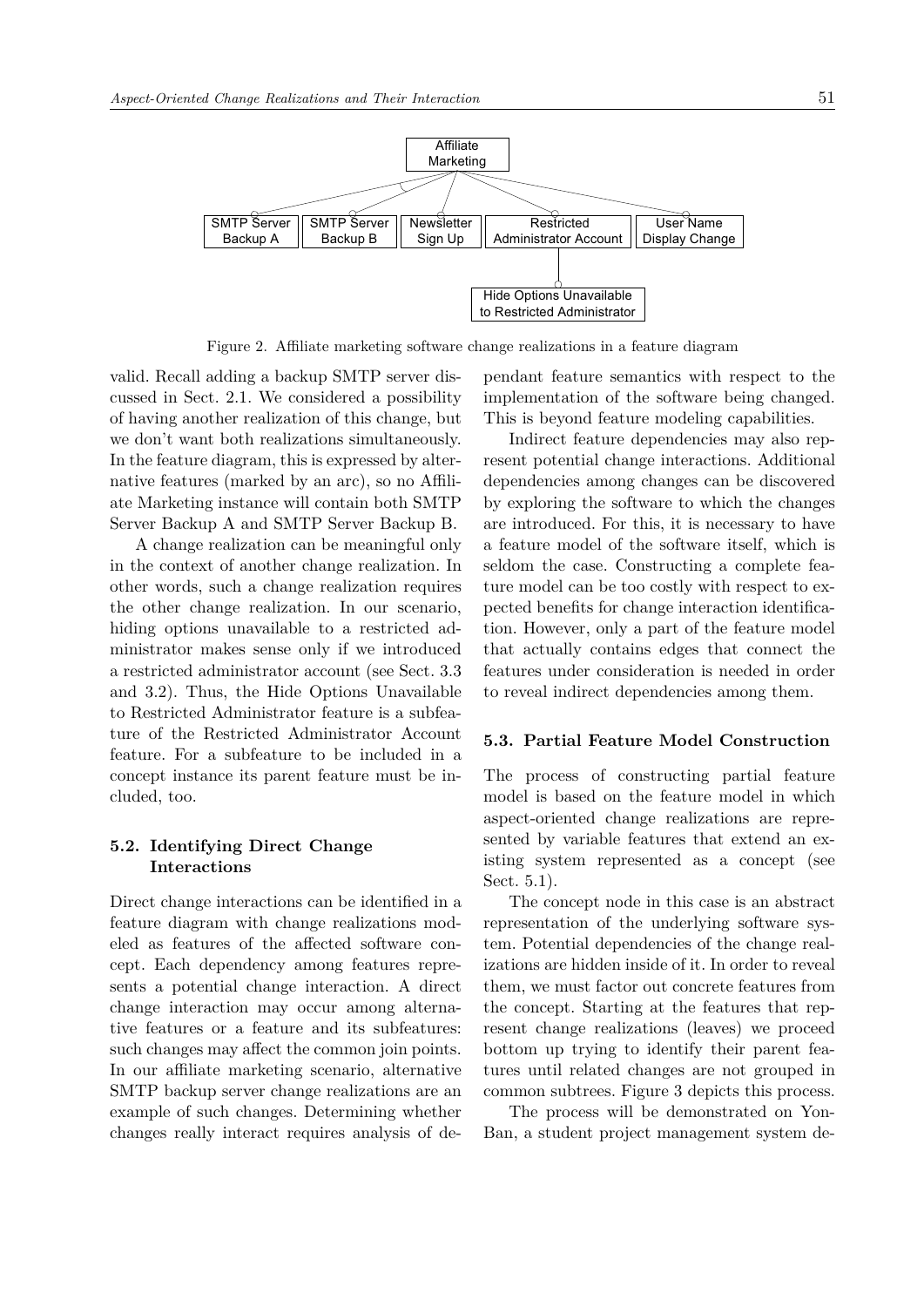

Figure 3. Constructing a partial feature model

veloped at Slovak University of Technology. We will consider the following changes in YonBan and their respective realizations indicated by generally applicable change types:

- Telephone Number Validating (realized as Performing Action After Event): to validate a telephone number the user has entered;
- Telephone Number Formatting (realized as Additional Return Value Checking/Modification): to format a telephone number by adding country prefix;
- Project Registration Statistics (realized as One Way Integration): to gain statistic information about the project registrations;
- Project Registration Constraint (realized as Additional Parameter Checking/Modification): to check whether the student who wants to register a project has a valid e-mail address in his profile;
- Exception Logging (realized as Performing Action After Event): to log the exceptions thrown during the program execution;
- Name Formatting (realized as Method Substitution): to change the way how student names are formatted.

These change realizations are captured in the initial feature diagram presented Fig. 4. Since there was no relevant information about direct dependencies among changes during their specification, there are no direct dependencies among

the features that represent them either. The concept of the system as such is marked as open (indicated by square brackets), which means that new variable subfeatures are expected at it. This is so because we show only a part of the analyzed system knowing there are other features there.

Following this initial stage, we attempt to identify parent features of the change realization features as the features of the underlying system that are affected by them. Figure 5 shows such changes identified in our case. We found that Name Formatting affects the Name Entering feature. Project Registration Statistic and Project Registration Constraint change User Registration. Telephone Number Formatting and Telephone Number Validating are changes of Telephone Number Entering. Exception Logging affects all the features in the application, so it remains a direct feature of the concept. All these newly identified features are open because we are aware of the incompleteness of their subfeature sets.

We continue this process until we are able to identify parent features or until all the changes are found in a common subtree of the feature diagram, whichever comes first. In our example, we reached this stage within the following and thus last — iteration which is presented in Fig. 6: we realized that Telephone Number Entering is a part of User Registration.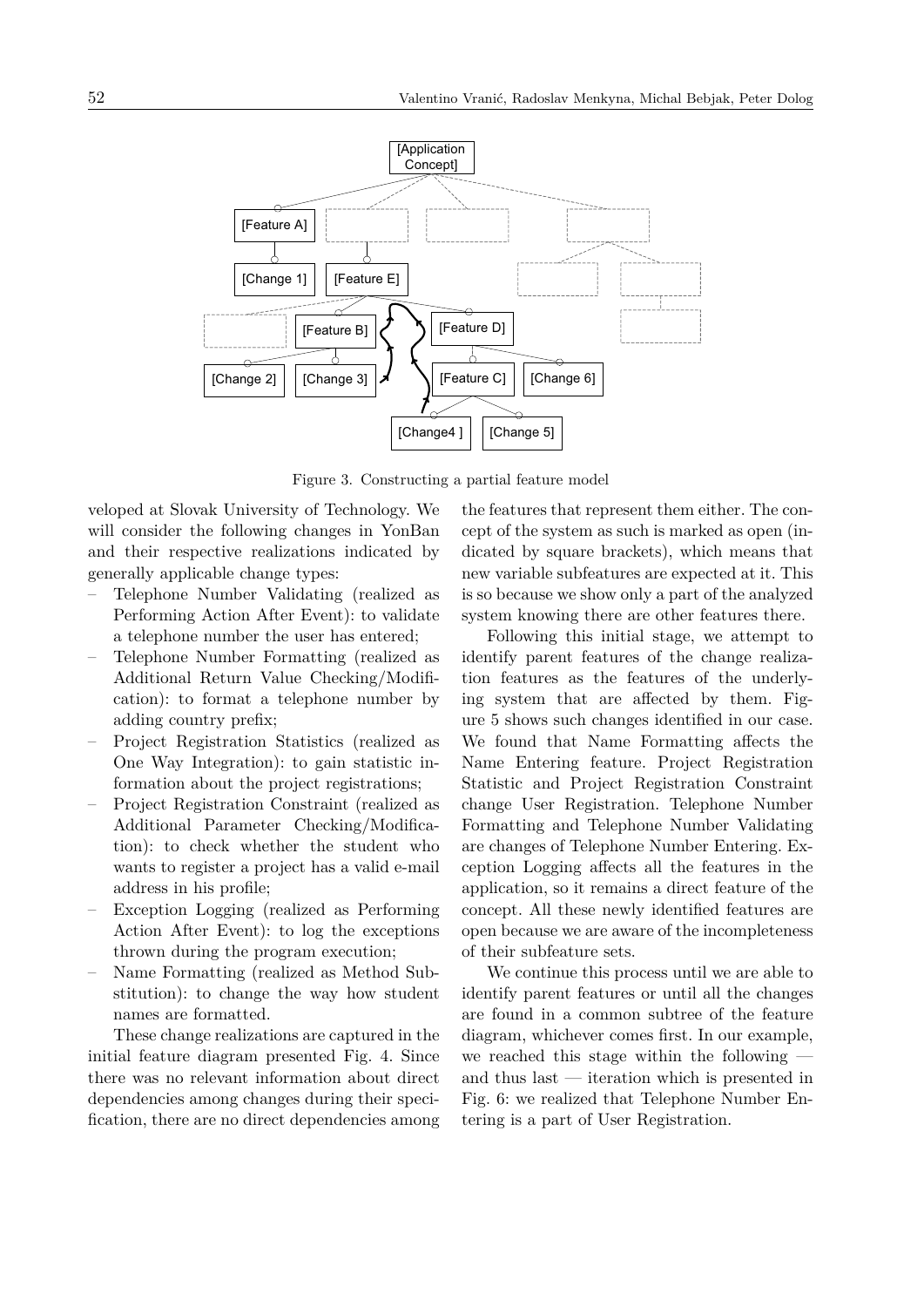

Figure 4. Initial stage of the YonBan partial feature model construction



Figure 5. Identifying parent features in YonBan partial feature model construction



Figure 6. The final YonBan partial feature model

#### **5.4. Dependency Evaluation**

Dependencies among change realization features in a partial feature model constitute potential change realization interactions. A careful analysis of the feature model can reveal dependencies we have overlooked during its construction.

Sibling features (direct subfeatures of the same parent feature) are potentially interdependent. This problem can occur also among the features that are  $-$  to say so  $-$  indirect siblings, so we have to analyze these, too. Speaking in terms of change implementation, the code that implements the parent feature altered by one of the sibling change features can be dependent on the code altered by another sibling change feature or vice versa. The feature model points us to the locations of potential interaction.

In our example, we have a partial feature model (recall Fig. 6) and we understand the way the changes should be implemented based on their type (see Sect. 5.3). Project Registra-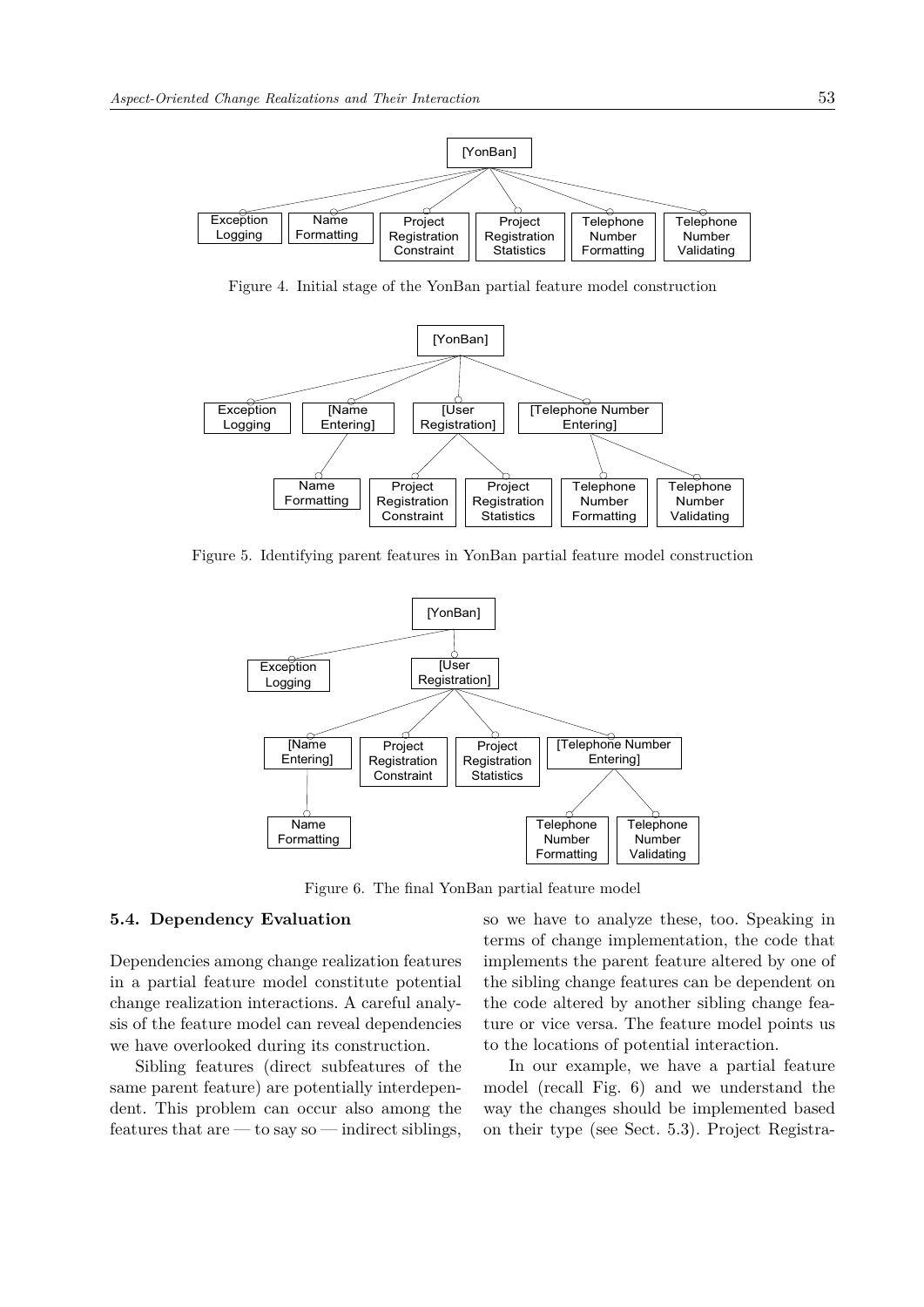tion Constraint and Project Registration Statistic change are both direct subfeatures of User Registration. The two aspects that would implement these changes would advise the same project registration method, and this indeed can lead to interaction. In such cases, precedence of aspects should be set (in AspectJ, **dominates** inter-type declaration enables this). Another possible problem in this particular situation is that the Project Registration Constraint change can disable the execution of the project registration method. If the Project Registration Statistic change would use an **execution**() pointcut, everything would be all right. On the other hand, if the Project Registration Statistic change would use a **call**() pointcut, the registration statistic advice would be still executed even when the registration method would not be executed. This would cause an undesirable system behavior where also registrations canceled by Project Registration Constraint would be counted in statistic. The probability of a mistake when a **call**() pointcut is used instead of the **execution**() pointcut is higher if the Project Registration Statistic change would be added first.

Telephone Number Formatting and Telephone Number Validating are another example of direct subfeatures. In this case, the aspects that would implement these changes apply to different join points, so apparently, no interaction should occur. However, a detailed look uncovers that Telephone Number Formatting change alters the value which the Telephone Number Validating change has to validate. This introduces a kind of logical dependency and to this point the two changes interact. For instance, altering Telephone Number Formatting to format the number in a different way may require adapting Telephone Number Validating.

We saw that the dependencies between changes could be as complex as feature dependencies in feature modeling and accordingly represented by feature diagrams. For dependencies appearing among features without a common parent, additional constraints expressed as logical expressions [27] could be used. These constraints can be partly embedded into feature diagrams by allowing them to be directed acyclic graphs instead of just trees [10].

Some dependencies between changes may exhibit only recommending character, i.e. whether they are expected to be included or not included together, but their application remains meaningful either way. An example of this are features that belong to the same change request. Again, feature modeling can be used to model such dependencies with so-called default dependency rules that may also be represented by logical expressions [27].

# **6. Evaluation and Tool Support Outlooks**

We have successfully applied the aspect-oriented approach to change realization to introduce changes into YonBan, the student project management system discussed in previous section. YonBan is based on J2EE, Spring, Hibernate, and Acegi frameworks. The YonBan architecture is based on the Inversion of Control principle and Model-View-Controller pattern.

We implemented all the changes listed in Sect. 5.3. No original code of the system had to be modified. Except in the case of project registration statistics and project registration constraint, which where well separated from the rest of the code, other changes would require extensive code modifications if they have had been implemented the conventional way.

As we discussed in Sect 5.4, we encountered one change interaction: between the telephone number formatting and validating. These two changes are interrelated — they would probably be part of one change request — so it comes as no surprise they affect the same method. However, no intervention was needed in the actual implementation.

We managed to implement the changes easily even without a dedicated tool, but to cope with a large number of changes, such a tool may become crucial. Even general aspect-oriented programming support tools — usually integrated with development environments — may be of some help in this. AJDT (AspectJ Development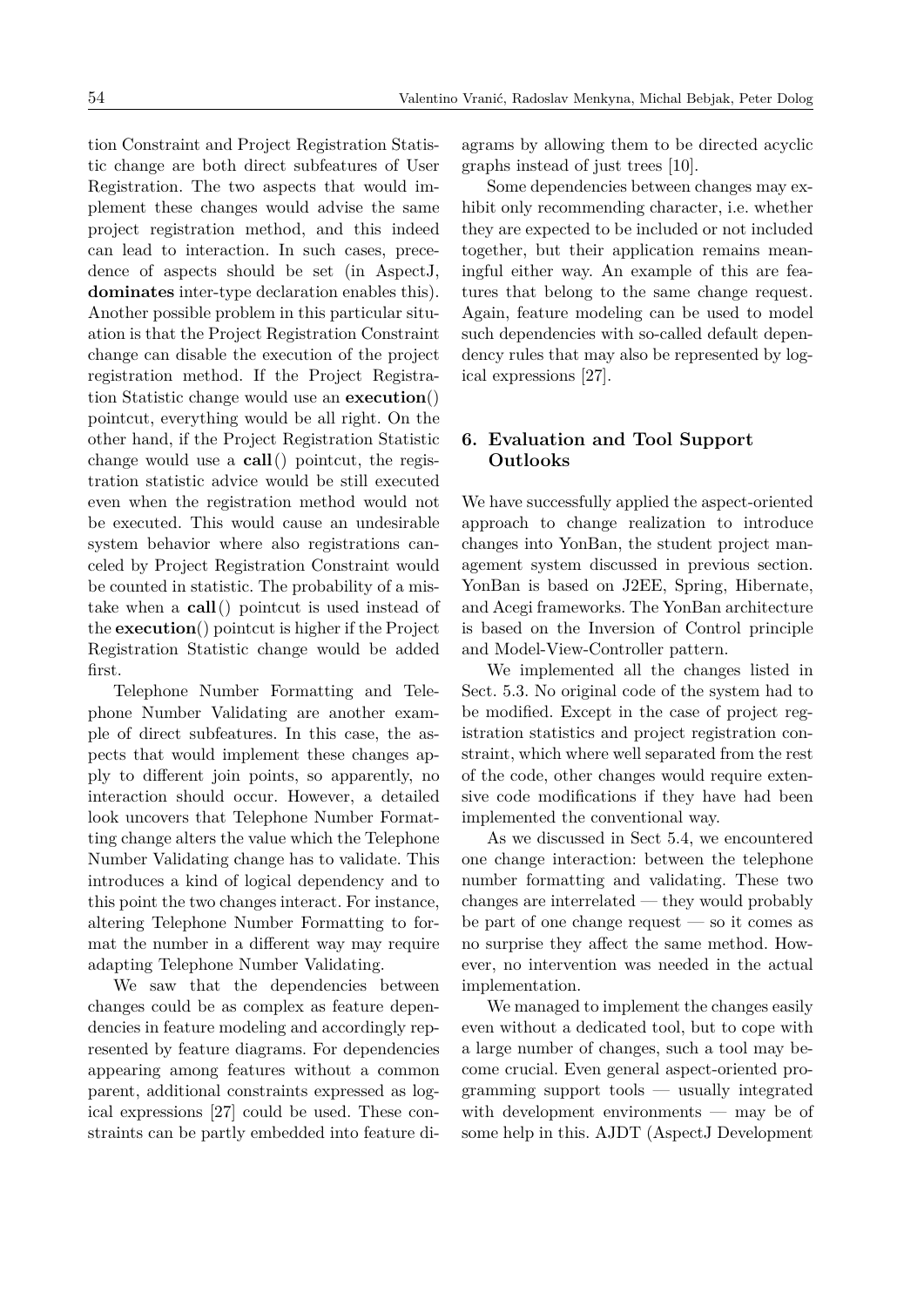Tools) for Eclipse is a prominent example of such a tool. AJDT shows whether a particular code is affected by advices, the list of join points affected by each advice, and the order of advice execution, which all are important to track when multiple changes affect the same code. Advices that do not affect any join point are reported in compilation warnings, which may help detect pointcuts invalidated by direct modifications of the application base code such as identifier name changes or changes in method arguments.

A dedicated tool could provide a much more sophisticated support. A change implementation can consist of several aspects, classes, and interfaces, commonly denoted as types. The tool should keep a track of all the parts of a change. Some types may be shared among changes, so the tool should enable simple inclusion and exclusion of changes. This is related to change interaction, which can be addressed by feature modeling as we described in the previous section.

## **7. Related Work**

The work presented in this paper is based on our initial efforts related to aspect-oriented change control [8] in which we related our approach to change-based approaches in version control. We concluded that the problem with change-based approaches that could be solved by aspect-oriented programming is the lack of programming language awareness in change realizations.

In our work on the evolution of web applications based on aspect-oriented design patterns and pattern-like forms [1], we reported the fundamentals of aspect-oriented change realizations based on the two level model of domain specific and generally applicable change types, as well as four particular change types: Class Exchange, Performing Action After Event, and One/Two Way Integration.

Applying feature modeling to maintain change dependencies (see Sect. 4) is similar to constraints and preferences proposed in SIO software configuration management system [4]. However, a version model for aspect dependency management [23] with appropriate aspect model that enables to control aspect recursion and stratification [2] would be needed as well.

We tend to regard changes as concerns, which is similar to the approach of facilitating configurability by separation of concerns in the source code [9]. This approach actually enables a kind of aspect-oriented programming on top of a versioning system. Parts of the code that belong to one concern need to be marked manually in the code. This enables to easily plug in or out concerns. However, the major drawback, besides having to manually mark the parts of concerns, is that — unlike in aspect-oriented programming — concerns remain tangled in code.

Others have explored several issues generally related to our work, but none of these works aims at actual capturing changes by aspects. These issues include database schema evolution with aspects [12] or aspect-oriented extensions of business processes and web services with crosscutting concerns of reliability, security, and transactions [3]. Also, an increased changeability of components implemented using aspect-oriented programming [17], [18], [22] and aspect-oriented programming with the frame technology [19], as well as enhanced reusability and evolvability of design patterns achieved by using generic aspect-oriented languages to implement them [24] have been reported. The impact of changes implemented by aspects has been studied using slicing in concern graphs [15].

While we do see potential of aspect-orientation for configuration and reconfiguration of applications, our current work does not aim at automatic adaptation in application evolution, such as event triggered evolutionary actions [21], evolution based on active rules [6], adaptation of languages instead of software systems [16], or as an alternative to version model based context-awareness [7], [13].

## **8. Conclusions and Further Work**

In this paper, we have described our approach to change realization using aspect-oriented pro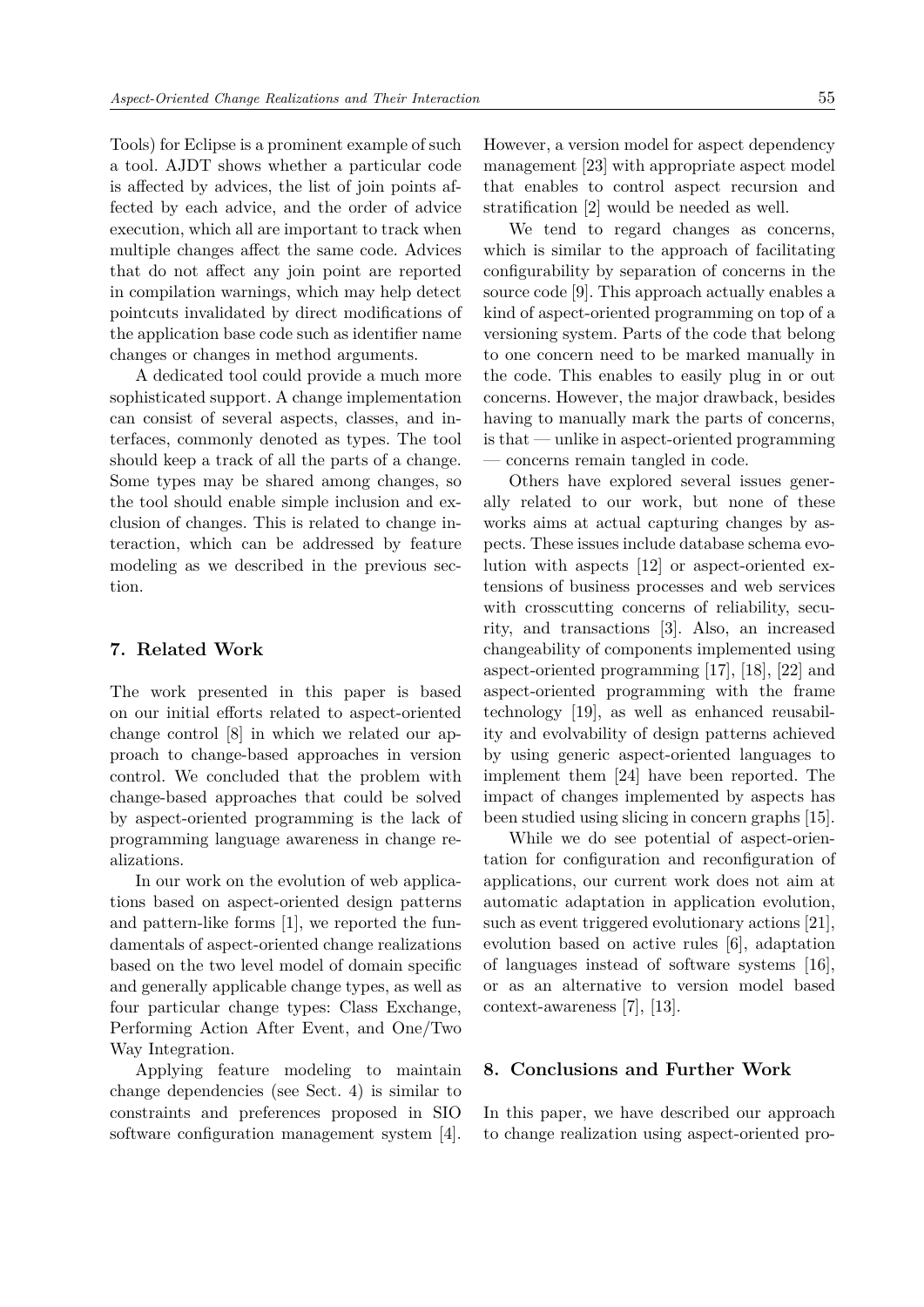gramming and proposed a feature modeling based approach of dealing with change interaction. We deal with changes at two levels distinguishing between domain specific and generally applicable change types. We described change types specific to web application domain along with corresponding generally applicable changes. We also discussed consequences of having to implement a change of a change.

The approach does not require exclusiveness in its application: a part of the changes can be realized in a traditional way. In fact, the approach is not appropriate for realization of all changes, and some of them can't be realized by it at all. This is due to a technical limitation given by the capabilities of the underlying aspect-oriented language or framework. Although some work towards addressing method-level constructs such as loops has been reported [14], this is still uncommon practice. What is more important is that relying on the inner details of methods could easily compromise the portability of changes across the versions since the stability of method bodies between versions is questionable.

Change interaction can, of course, be analyzed in code, but it would be very beneficial to deal with it already during modeling. We showed that feature modeling can successfully be applied whereby change realizations would be modeled as variable features of the application concept. Based on such a model, change dependencies could be tracked through feature dependencies. In the absence of a feature model of the application under change, which is often the case, a partial feature model can be developed at far less cost to serve the same purpose.

For further evaluation, it would be interesting to develop catalogs of domain specific change types of other domains like service-oriented architecture for which we have a suitable application developed in Java available [25]. Although the evaluation of the approach has shown the approach can be applied even without a dedicated tool support, we believe that tool support is important in dealing with change interaction, especially if their number is high.

By applying the multi-paradigm design with feature modeling [27] to select the generally applicable changes (understood as paradigms) appropriate to given application specific changes we may avoid the need for catalogs of domain specific change types or we can even use it to develop them. This constitutes the main course of our further research.

**Acknowledgements** The work was supported by the Scientific Grant Agency of Slovak Republic (VEGA) grant No. VG 1/0508/09.

#### **References**

- [1] M. Bebjak, V. Vranić, and P. Dolog. Evolution of web applications with aspect-oriented design patterns. In M. Brambilla and E. Mendes, editors, *Proc. of ICWE 2007 Workshops, 2nd International Workshop on Adaptation and Evolution in Web Systems Engineering, AEWSE 2007, in conjunction with 7th International Conference on Web Engineering, ICWE 2007*, pages 80–86, Como, Italy, July 2007.
- [2] E. Bodden, F. Forster, and F. Steimann. Avoiding infinite recursion with stratified aspects. In R. Hirschfeld et al., editors, *Proc. of NODe 2006*, LNI P-88, pages 49–64, Erfurt, Germany, Sept. 2006. GI.
- [3] A. Charfi, B. Schmeling, A. Heizenreder, and M. Mezini. Reliable, secure, and transacted web service compositions with AO4BPEL. In *4th IEEE European Conf. on Web Services (ECOWS 2006)*, pages 23–34, Zürich, Switzerland, Dec. 2006. IEEE Computer Society.
- [4] R. Conradi and B. Westfechtel. Version models for software configuration management. *ACM Computing Surveys*, 30(2):232–282, June 1998.
- [5] K. Czarnecki and U. W. Eisenecker. *Generative Programing: Methods, Tools, and Applications*. Addison-Wesley, 2000.
- [6] F. Daniel, M. Matera, and G. Pozzi. Combining conceptual modeling and active rules for the design of adaptive web applications. In *Workshop Proc. of 6th Int. Conf. on Web Engineering (ICWE 2006)*, New York, NY, USA, 2006. ACM Press.
- [7] F. Dantas, T. Batista, N. Cacho, and A. Garcia. Towards aspect-oriented programming for context-aware systems: A comparative study. In *Proc. of 1st International Workshop on Software Engineering for Pervasive Computing Ap-*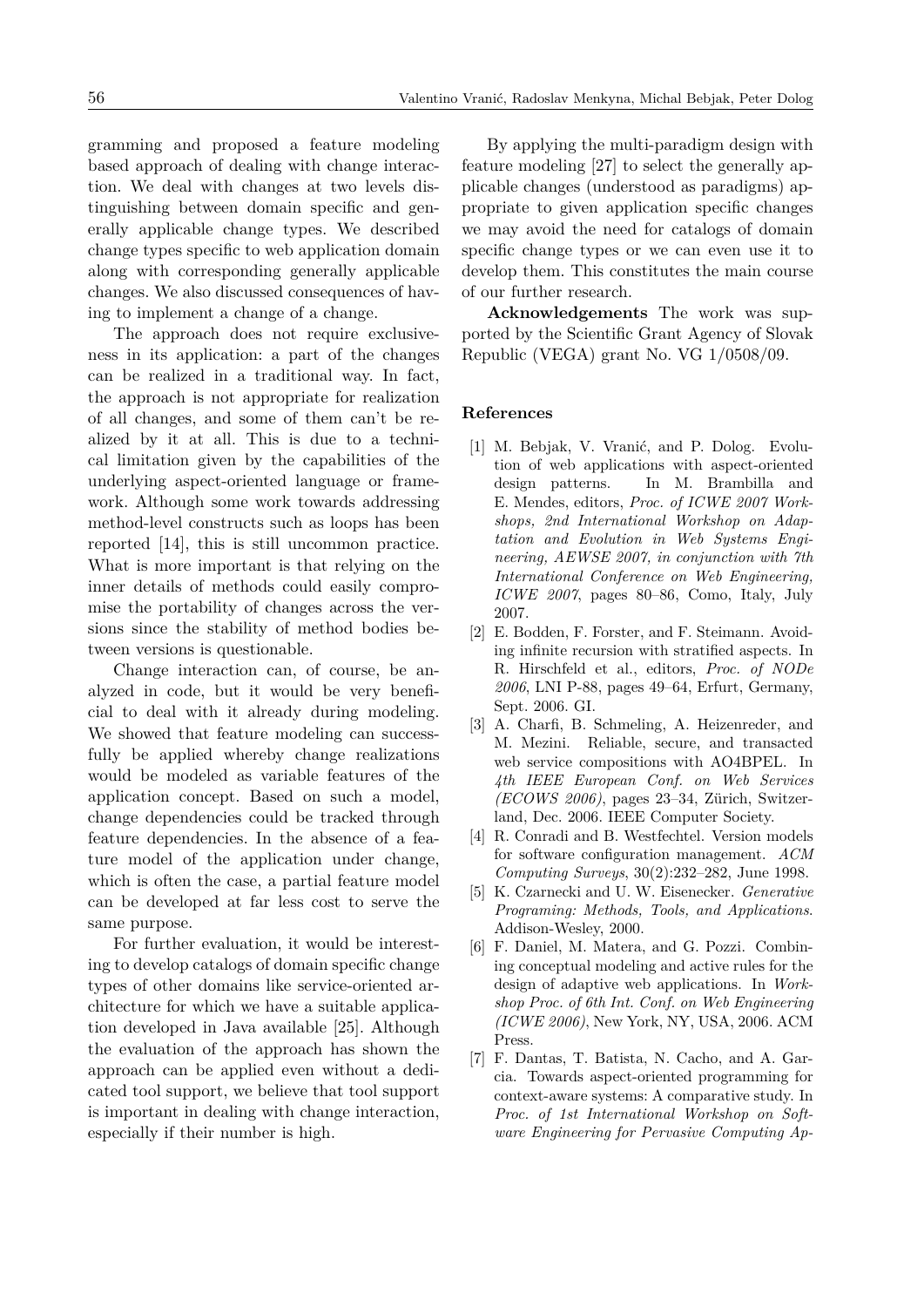*plications, Systems, and Environments, SEP-CASE'07*, Minneapolis, USA, May 2007. IEEE.

- [8] P. Dolog, V. Vranić, and M. Bieliková. Representing change by aspect. *ACM SIGPLAN Notices*, 36(12):77–83, Dec. 2001.
- [9] Z. Fazekas. Facilitating configurability by separation of concerns in the source code. *Journal of Computing and Information Technology (CIT)*, 13(3):195–210, Sept. 2005.
- [10] R. Filkorn and P. Návrat. An approach for integrating analysis patterns and feature diagrams into model driven architecture. In P. Vojtáš, M. Bieliková, and B. Charron-Bost, editors, *Proc. 31st Conference on Current Trends in Theory and Practice of Informatics (SOF-SEM 2005)*, LNCS 3381, Liptovský Jan, Slovakia, Jan. 2005. Springer.
- [11] S. Goldschmidt, S. Junghagen, and U. Harris. *Strategic Affiliate Marketing*. Edward Elgar Publishing, 2003.
- [12] R. Green and A. Rashid. An aspect-oriented framework for schema evolution in object-oriented databases. In *Proc. of the Workshop on Aspects, Components and Patterns for Infrastructure Software (in conjunction with AOSD 2002)*, Enschede, Netherlands, Apr. 2002.
- [13] M. Grossniklaus and M. C. Norrie. An object-oriented version model for context-aware data management. In M. Weske, M.-S. Hacid, and C. Godart, editors, *Proc. of 8th International Conference on Web Information Systems Engineering, WISE 2007*, LNCS 4831, Nancy, France, Dec. 2007. Springer.
- [14] B. Harbulot and J. R. Gurd. A join point for loops in AspectJ. In *Proc. of 5th International Conference on Aspect-Oriented Software Development, AOSD 2006*, pages 63–74, Bonn, Germany, 2006. ACM.
- [15] S. Khan and A. Rashid. Analysing requirements dependencies and change impact using concern slicing. In *Proc. of Aspects, Dependencies, and Interactions Workshop (affiliated to ECOOP 2008)*, Nantes, France, July 2006.
- [16] J. Kollár, J. Porubän, P. Václavík, J. Bandáková, and M. Forgáč. Functional approach to the adaptation of languages instead of software systems. *Computer Science and Information Systems Journal (ComSIS)*, 4(2), Dec. 2007.
- [17] A. A. Kvale, J. Li, and R. Conradi. A case study on building COTS-based system using aspect-oriented programming. In *2005 ACM Symposium on Applied Computing*, pages

1491–1497, Santa Fe, New Mexico, USA, 2005. ACM.

- [18] J. Li, A. A. Kvale, and R. Conradi. A case study on improving changeability of COTS-based system using aspect-oriented programming. *Journal of Information Science and Engineering*, 22(2):375–390, Mar. 2006.
- [19] N. Loughran, A. Rashid, W. Zhang, and S. Jarzabek. Supporting product line evolution with framed aspects. In *Workshop on Aspects, Componentsand Patterns for Infrastructure Software (held with AOSD 2004, International Conference on Aspect-Oriented Software Development)*, Lancaster, UK, Mar. 2004.
- [20] R. Miles. *AspectJ Cookbook*. O'Reilly, 2004.
- [21] F. Molina-Ortiz, N. Medina-Medina, and L. García-Cabrera. An author tool based on SEM-HP for the creation and evolution of adaptive hypermedia systems. In *Workshop Proc. of 6th Int. Conf. on Web Engineering (ICWE 2006)*, New York, NY, USA, 2006. ACM Press.
- [22] O. Papapetrou and G. A. Papadopoulos. Aspect-oriented programming for a component based real life application: A case study. In *2004 ACM Symposium on Applied Computing*, pages 1554–1558, Nicosia, Cyprus, 2004. ACM.
- [23] E. Pulvermüller, A. Speck, and J. O. Coplien. A version model for aspect dependency management. In *Proc. of 3rd Int. Conf. on Generative and Component-Based Software Engineering (GCSE 2001)*, LNCS 2186, pages 70–79, Erfurt, Germany, Sept. 2001. Springer.
- [24] T. Rho and G. Kniesel. *Independent evolution of design patterns and application logic with generic aspects — a case study.* Technical Report IAI-TR-2006-4, University of Bonn, Bonn, Germany, Apr. 2006.
- [25] V. Rozinajová, M. Braun, P. Návrat, and M. Bieliková. Bridging the gap between service-oriented and object-oriented approach in information systems development. In D. Avison, G. M. Kasper, B. Pernici, I. Ramos, and D. Roode, editors, *Proc. of IFIP 20th World Computer Congress, TC 8, Information Systems*, Milano, Italy, Sept. 2008. Springer Boston.<br>[26] V. Vranić.
- Reconciling feature modeling: A feature modeling metamodel. In M. Weske and P. Liggsmeyer, editors, *Proc. of 5th Annual International Conference on Object-Oriented and Internet-Based Technologies, Concepts, and Applications for a Networked World (Net.ObjectDays 2004)*, LNCS